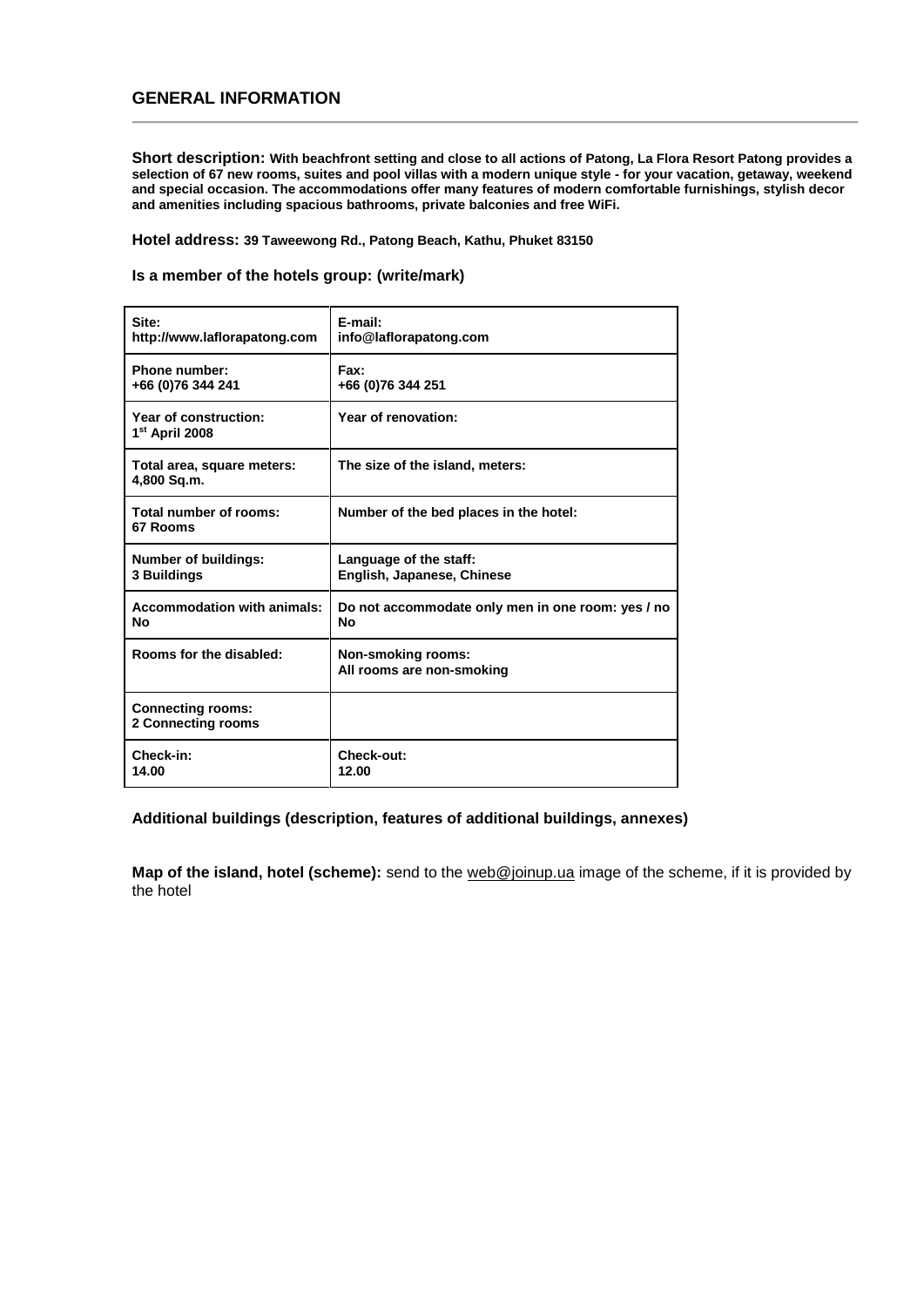**Description: The La Flora Resort Patong is ideally set on Phuket southwest shoreline, in the heart of Patong Beach. It is only a 45 minutes drive from Phuket International Airport (25 Miles / 40 km) and just 20 minutes from Phuket Town (9 Miles / 15 km). The resort extraordinary set right in front of Patong Bay and just a few steps to vibrant Bangla Street, making it a perfect choice for those who enjoy privacy and hideaway relaxation in the central of Patong beach.**

**Hotel type:** Beach

#### **Information about transfers:**

| Airport name: Phuket International<br>Airport               | Distance to the airport of arrival,<br>km: 40 km.           | Distance to the nearest airport,<br>km: 40 km.              |
|-------------------------------------------------------------|-------------------------------------------------------------|-------------------------------------------------------------|
| Nearest town / resort: Phuket Town                          | Distance to the nearest city, m: 15<br>km.                  | Distance to the rental service, m:                          |
| Distance to the thermal springs, m:                         | Distance to the nearest ski lift, m:                        | Distance to the SkiBus, m:                                  |
| <b>Nearest shopping centre, m:</b> Junceylon about 1 km     |                                                             |                                                             |
| Distance to the sea (1 line):                               | Distance to the sea (2 line):                               | Distance to the sea (3 line):                               |
| Features of 1 line: Hotel is located on the<br>beach        | Features of 2 line:                                         | Features of 3 line:                                         |
| For example: across the road, across the<br>promenade, etc. | For example: across the road, across<br>the promenade, etc. | For example: across the road,<br>across the promenade, etc. |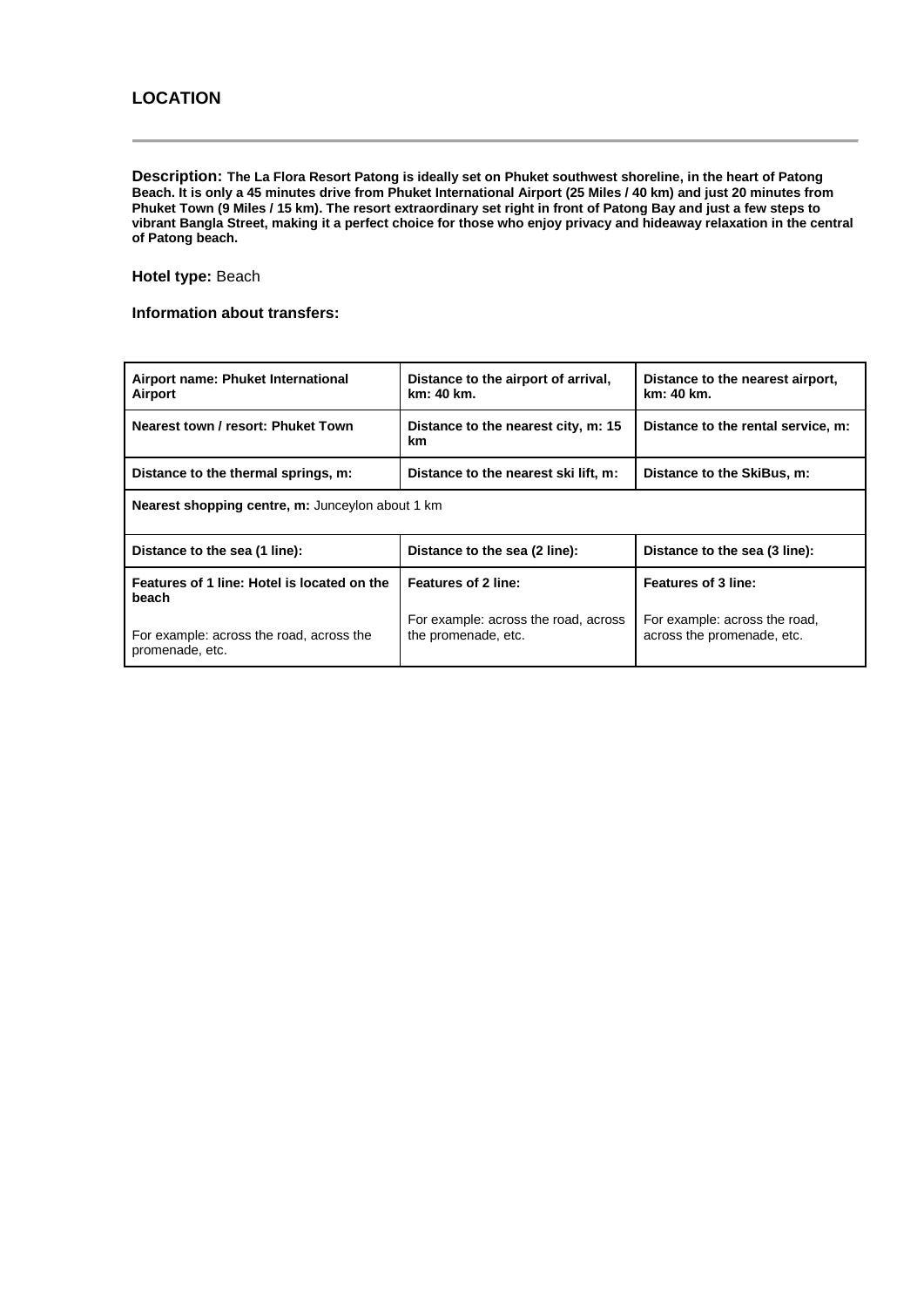## **TYPES OF THE ROOMS**

### **Name of the room (each number separately): Deluxe Pool View**

**Brief description of the room: Located on the second floor, offering 42-51 sq. meters of living space - with a large balcony and overlooking the parallel lap pool, the room is fully decorated in teak wood - with a touch of stylish design. Other features are a bathroom with separate walk in shower, a bathtub and high standard amenities**

**Characteristics of the number:** (write / mark appropriate)

| Room size, square meters: 42-51 sq. m.                                                                | Number of rooms: 29 rooms                                                 |
|-------------------------------------------------------------------------------------------------------|---------------------------------------------------------------------------|
| Number of rooms in the hotel room:                                                                    | Type of extra bed:<br>Sofa Bed                                            |
| Maximum number of guests in a room (adults):<br>3 Adults                                              | Maximum number of guests in a room (with children):<br>2 Adults + 1 Child |
| <b>Floor covering: Tiled</b>                                                                          | View (sea / mountain / city / pool / garden): Pool View                   |
| Location of a room in (Anex, Main etc):<br><b>Main building</b>                                       | Filling of mini-bar: Minibar Free of Charge and refilling everyday        |
| Number of bathrooms: 1                                                                                |                                                                           |
| <b>Cosmetic accessories Elle</b>                                                                      |                                                                           |
| <b>Toiletries:</b><br>soap, shampoo, conditioner, shower gel, toothpaste and brush, shaving kit, comb |                                                                           |

| living area                                             | <b>French bed</b>                           |
|---------------------------------------------------------|---------------------------------------------|
| bedroom                                                 | Queen size<br>king size bed X<br>$\bullet$  |
| rooms with interior doors                               | French / separate bed<br>single / twin<br>٠ |
| <b>Cupboard X</b>                                       | Desk X                                      |
|                                                         |                                             |
| Internet                                                | mini-bar<br><b>Free of Charge</b>           |
| Wi-Fi Free of Charge<br>$\bullet$<br>wired<br>$\bullet$ |                                             |
| in-room safe<br><b>Free of Charge</b>                   | air conditioning<br><b>Free of Charge</b>   |
| bath X                                                  | slippers: yes / no                          |
| shower X                                                | bathrobe: yes / no                          |
| bath / shower                                           | towels: yes / no                            |
| outdoor shower                                          | pillow menu: yes / no                       |
| bath-jacuzzi <mark>Bathtub</mark>                       |                                             |
| sauna                                                   |                                             |
| hammam                                                  |                                             |
|                                                         |                                             |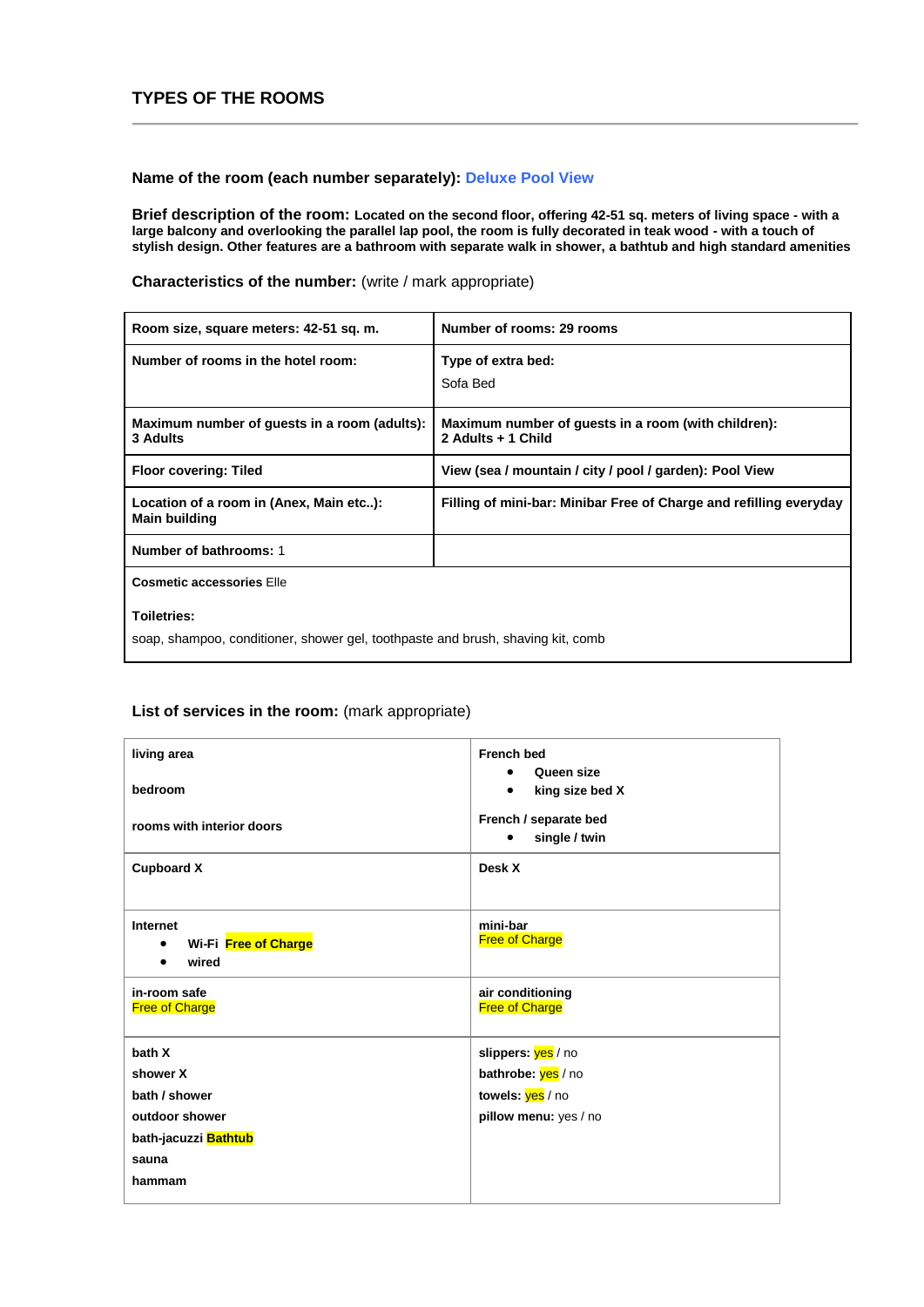| jacuzzi (extra charge / free / on the terrace / on the balcony)<br>bidet<br>toilet X<br>guest toilet                                                                                                              |                                                                                                                                          |
|-------------------------------------------------------------------------------------------------------------------------------------------------------------------------------------------------------------------|------------------------------------------------------------------------------------------------------------------------------------------|
| hair dryer X                                                                                                                                                                                                      | iron, ironing board<br>iron only<br>in the room<br><b>Free of Charge</b><br>on request                                                   |
| <b>TV</b><br><b>Russian channels</b><br>$\bullet$<br><b>Ukrainian channels</b>                                                                                                                                    | <b>DVD Player Yes</b><br><b>CD player Yes</b><br>iPod system<br>MP3 / radio / alarm clock Yes<br><b>Phone Yes</b><br><b>Dock station</b> |
| kitchen / kitchen unit<br>refrigerator: extra charge / free<br>cooker<br>microwave<br>dishwasher<br>toaster<br>kettle<br>set of dishes: extra charge / free<br>kitchen utensils: extra charge / free<br>$\bullet$ | set for coffee and tea<br>only kettle Yes<br>coffee machine                                                                              |
| balcony: Yes<br>terrace / balcony<br>french balcony<br>terrace                                                                                                                                                    | heating                                                                                                                                  |
| massage room / table<br>gym                                                                                                                                                                                       | individual swimming pool<br>with access to a common pool                                                                                 |

### **Name of the room (each number separately): Deluxe Pool Access**

**Brief description of the room: This accommodation offers 42-51 sq. meters, is on the ground floor and has direct access to the swimming pool. A generous terrace is the ideal place for a relaxing afternoon tea.**

**Characteristics of the number:** (write / mark appropriate)

| Room size, square meters: 42-51 sq. m.                          | Number of rooms: 23 rooms                                                 |
|-----------------------------------------------------------------|---------------------------------------------------------------------------|
| Number of rooms in the hotel room:                              | Type of extra bed:<br>Sofa Bed                                            |
| Maximum number of quests in a room (adults):<br>3 Adults        | Maximum number of guests in a room (with children):<br>2 Adults + 1 Child |
| <b>Floor covering: Tiled</b>                                    | View (sea / mountain / city / pool / garden): Pool View                   |
| Location of a room in (Anex, Main etc):<br><b>Main building</b> | Filling of mini-bar: Minibar Free of Charge and refilling everyday        |
| Number of bathrooms: 1                                          |                                                                           |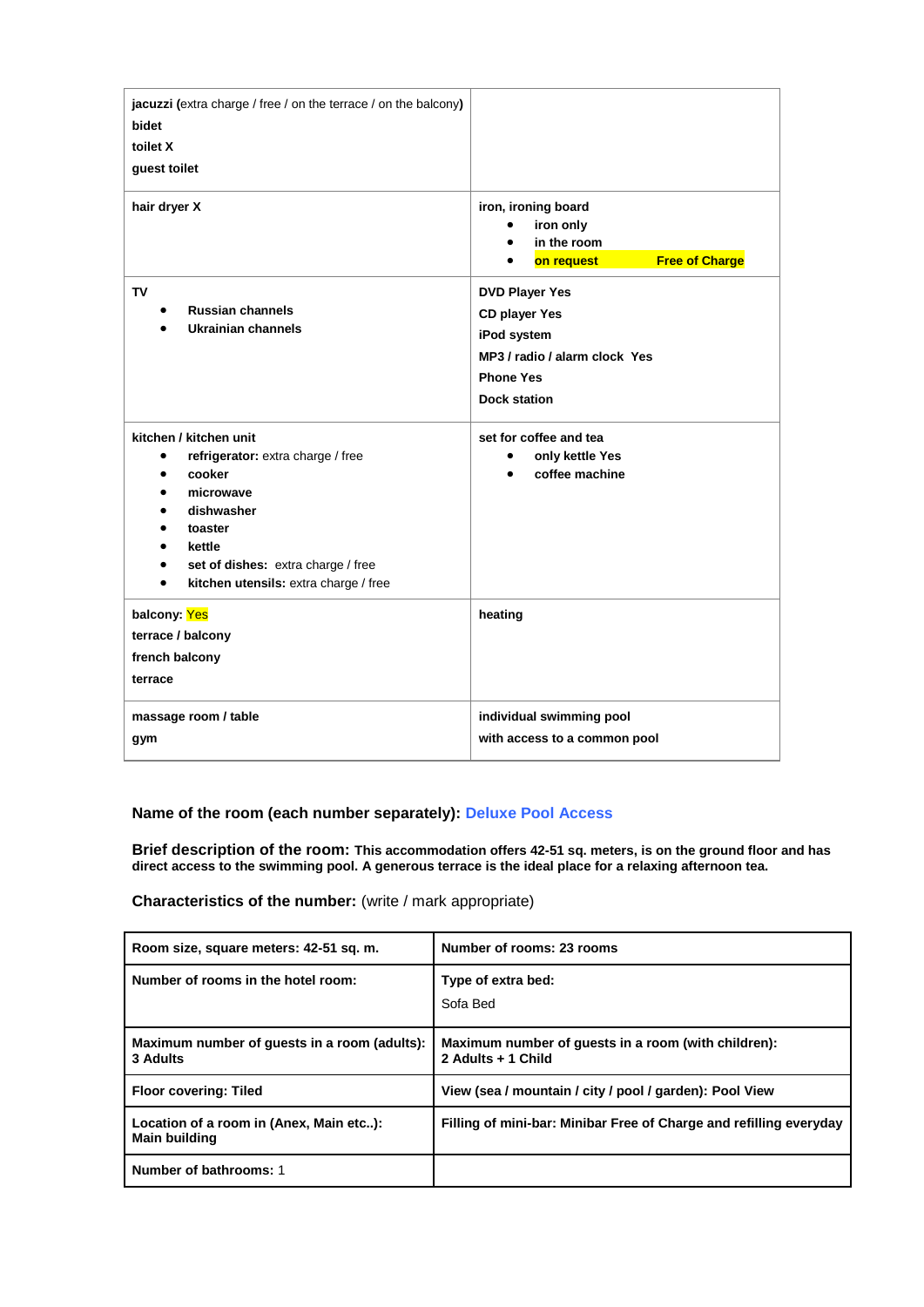#### **Cosmetic accessories** Elle

### **Toiletries:**

soap, shampoo, conditioner, shower gel, toothpaste and brush, shaving kit, comb

| living area                                                         | <b>French bed</b>                         |
|---------------------------------------------------------------------|-------------------------------------------|
| bedroom                                                             | Queen size<br>king size bed X             |
| rooms with interior doors                                           | French / separate bed                     |
|                                                                     | single / twin<br>$\bullet$                |
| <b>Cupboard X</b>                                                   | Desk X                                    |
| Internet<br>Wi-Fi Free of Charge<br>$\bullet$<br>wired<br>$\bullet$ | mini-bar<br><b>Free of Charge</b>         |
| in-room safe<br><b>Free of Charge</b>                               | air conditioning<br><b>Free of Charge</b> |
| bath X                                                              | slippers: yes / no                        |
| shower X                                                            | bathrobe: yes / no                        |
| bath / shower                                                       | towels: yes / no                          |
| outdoor shower                                                      | pillow menu: yes / no                     |
| bath-jacuzzi Bathtub                                                |                                           |
| sauna                                                               |                                           |
| hammam                                                              |                                           |
| jacuzzi (extra charge / free / on the terrace / on the balcony)     |                                           |
| bidet                                                               |                                           |
| toilet X                                                            |                                           |
| guest toilet                                                        |                                           |
| hair dryer X                                                        | iron, ironing board                       |
|                                                                     | iron only<br>$\bullet$                    |
|                                                                     | in the room<br>$\bullet$                  |
|                                                                     | <b>Free of Charge</b><br>on request<br>٠  |
| <b>TV</b>                                                           | <b>DVD Player Yes</b>                     |
| <b>Russian channels</b>                                             | <b>CD player Yes</b>                      |
| Ukrainian channels                                                  | iPod system                               |
|                                                                     | MP3 / radio / alarm clock Yes             |
|                                                                     | <b>Phone Yes</b>                          |
|                                                                     | <b>Dock station</b>                       |
| kitchen / kitchen unit                                              | set for coffee and tea                    |
| refrigerator: extra charge / free                                   | only kettle Yes<br>$\bullet$              |
| cooker                                                              | coffee machine                            |
| microwave                                                           |                                           |
|                                                                     |                                           |
| dishwasher                                                          |                                           |
| toaster<br>kettle                                                   |                                           |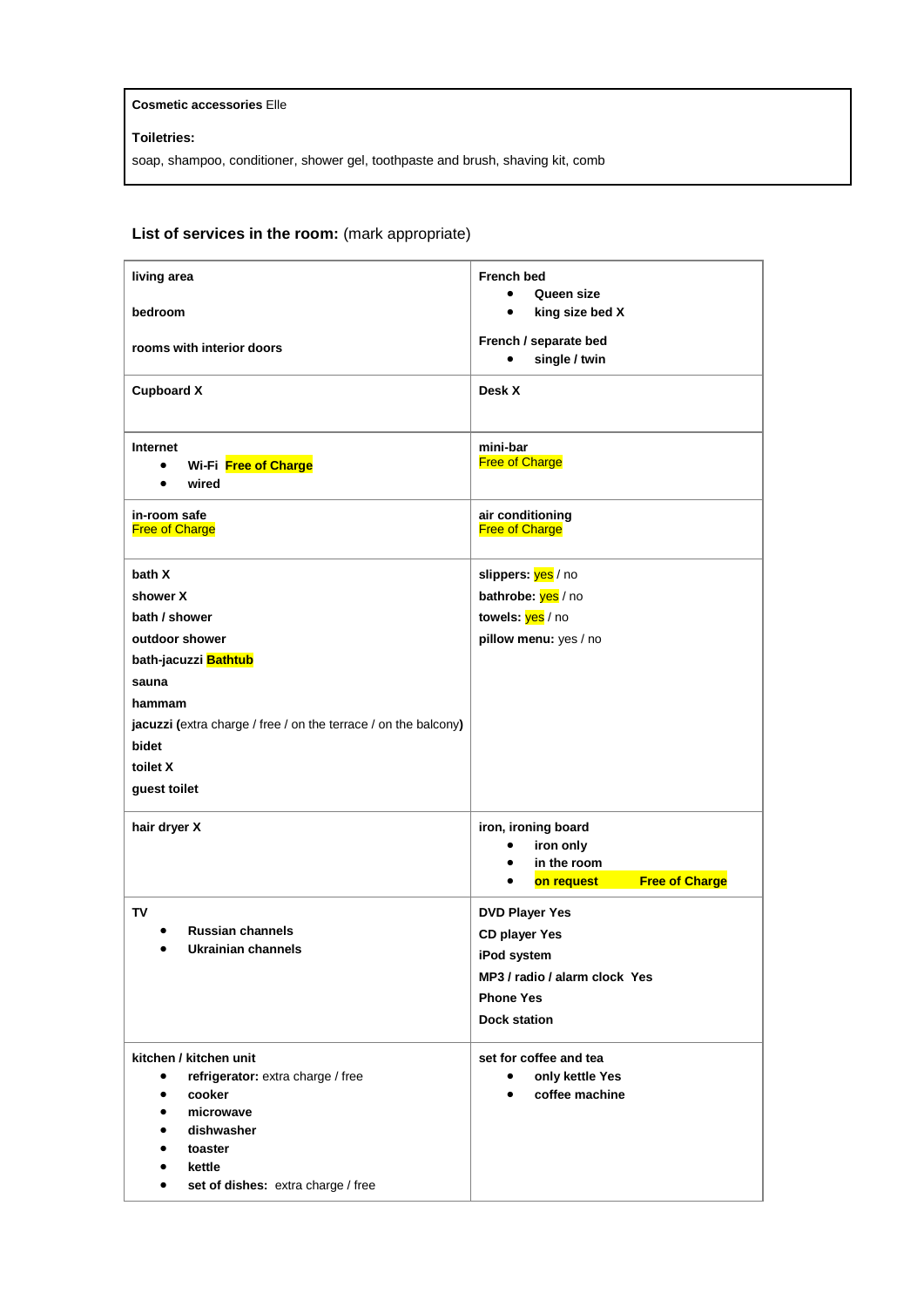| kitchen utensils: extra charge / free<br>$\bullet$             |                                                          |
|----------------------------------------------------------------|----------------------------------------------------------|
| balcony: Yes<br>terrace / balcony<br>french balcony<br>terrace | heating                                                  |
| massage room / table<br>gym                                    | individual swimming pool<br>with access to a common pool |

#### **Name of the room (each number separately): Seaview Suite**

**Brief description of the room: Set on the second floor and offering breath-taking ocean views, the 44 sq. meters suites are decorated in a trendy style embracing a casual elegance, enhanced by a modern, luxurious bathroom looking out onto the room and the Andaman Sea.**

**Characteristics of the number:** (write / mark appropriate)

| Room size, square meters: 44 sq. m.                                                            | Number of rooms: 3 rooms                                           |
|------------------------------------------------------------------------------------------------|--------------------------------------------------------------------|
| Number of rooms in the hotel room:                                                             | Type of extra bed:<br>Unable to provide                            |
| Maximum number of guests in a room (adults):<br>2 Adults                                       | Maximum number of guests in a room (with children):<br>2 Adults    |
| Floor covering: Wooden Tiled                                                                   | View (sea / mountain / city / pool / garden): Sea View             |
| Location of a room in (Anex, Main etc):<br><b>Main building</b>                                | Filling of mini-bar: Minibar Free of Charge and refilling everyday |
| Number of bathrooms: 1                                                                         |                                                                    |
| <b>Cosmetic accessories Elle</b>                                                               |                                                                    |
| Toiletries:<br>soap, shampoo, conditioner, shower gel, toothpaste and brush, shaving kit, comb |                                                                    |

| living area                                                 | <b>French bed</b>                                       |
|-------------------------------------------------------------|---------------------------------------------------------|
| bedroom                                                     | Queen size<br>$\bullet$<br>king size bed X<br>$\bullet$ |
| rooms with interior doors                                   | French / separate bed<br>single / twin<br>٠             |
| <b>Cupboard X</b>                                           | Desk X                                                  |
| Internet<br>Wi-Fi Free of Charge<br>$\bullet$<br>wired<br>٠ | mini-bar<br><b>Free of Charge</b>                       |
| in-room safe<br><b>Free of Charge</b>                       | air conditioning<br><b>Free of Charge</b>               |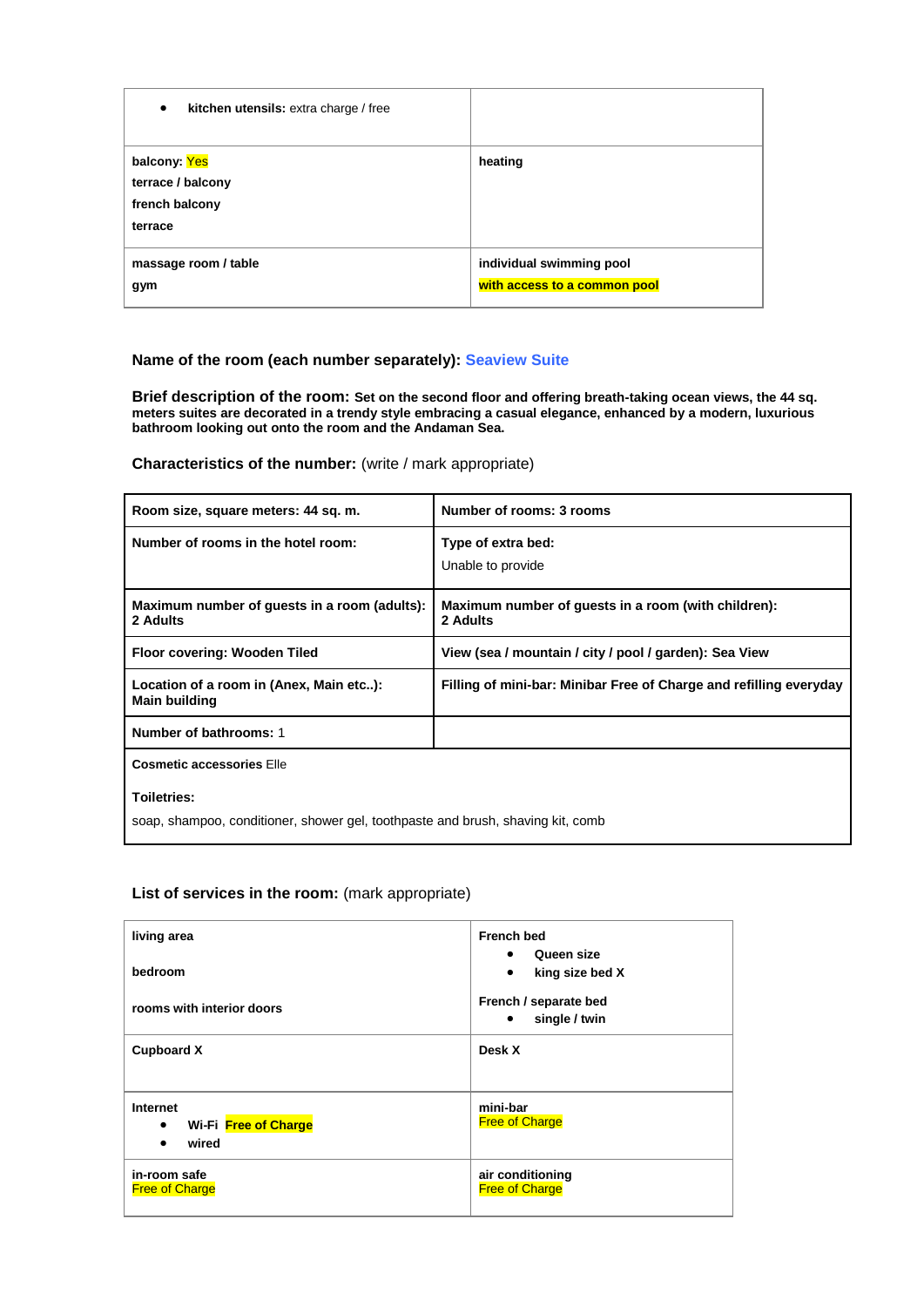| bath X<br>shower X<br>bath / shower<br>outdoor shower<br>bath-jacuzzi Bathtub<br>sauna<br>hammam<br><b>jacuzzi</b> (extra charge / free / on the terrace / on the balcony)<br>bidet<br>toilet X<br>guest toilet                          | slippers: yes / no<br>bathrobe: yes / no<br>towels: yes / no<br>pillow menu: yes / no                                                    |
|------------------------------------------------------------------------------------------------------------------------------------------------------------------------------------------------------------------------------------------|------------------------------------------------------------------------------------------------------------------------------------------|
| hair dryer X                                                                                                                                                                                                                             | iron, ironing board<br>iron only<br>in the room Free of Charge<br>on request<br>٠                                                        |
| TV<br><b>Russian channels</b><br>Ukrainian channels                                                                                                                                                                                      | <b>DVD Player Yes</b><br><b>CD player Yes</b><br>iPod system<br>MP3 / radio / alarm clock Yes<br><b>Phone Yes</b><br><b>Dock station</b> |
| kitchen / kitchen unit<br>refrigerator: extra charge / free<br>$\bullet$<br>cooker<br>٠<br>microwave<br>dishwasher<br>toaster<br>kettle<br>set of dishes: extra charge / free<br>$\bullet$<br>kitchen utensils: extra charge / free<br>٠ | set for coffee and tea<br>only kettle<br>$\bullet$<br>coffee machine Yes<br>$\bullet$                                                    |
| balcony:<br>terrace / balcony<br>french balcony<br>terrace                                                                                                                                                                               | heating                                                                                                                                  |
| massage room / table<br>gym                                                                                                                                                                                                              | individual swimming pool<br>with access to a common pool                                                                                 |

#### **Name of the room (each number separately): Pool Villa**

**Brief description of the room: The Pool Villa is the honeymooner's favourite. It features 65 sq. meters of welldesigned space and incorporates a private swimming pool, a home theatre and DVD player. The bathroom has a Jacuzzi and separate walk in shower.**

#### **Characteristics of the number:** (write / mark appropriate)

| Room size, square meters: 65 sq. m. | Number of rooms: 2 rooms |
|-------------------------------------|--------------------------|
| Number of rooms in the hotel room:  | Type of extra bed:       |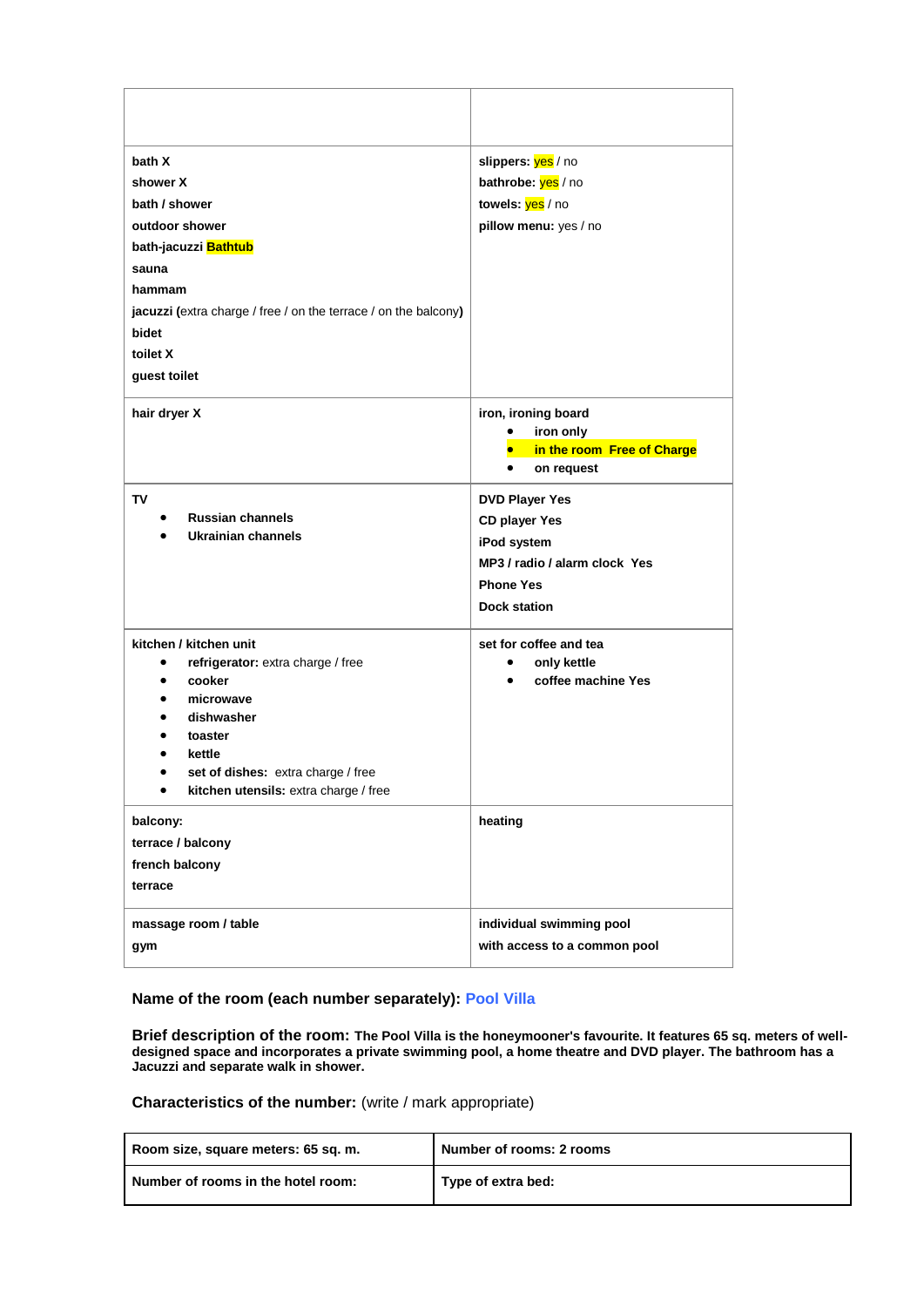|                                                                                                | Unable to provide                                                  |
|------------------------------------------------------------------------------------------------|--------------------------------------------------------------------|
| Maximum number of guests in a room (adults):<br>2 Adults                                       | Maximum number of guests in a room (with children):<br>2 Adults    |
| Floor covering: Wooden Tiled                                                                   | View (sea / mountain / city / pool / garden): Pool View            |
| Location of a room in (Anex, Main etc):<br><b>Main building</b>                                | Filling of mini-bar: Minibar Free of Charge and refilling everyday |
| Number of bathrooms: 1                                                                         |                                                                    |
| <b>Cosmetic accessories Elle</b>                                                               |                                                                    |
| Toiletries:<br>soap, shampoo, conditioner, shower gel, toothpaste and brush, shaving kit, comb |                                                                    |

| living area                                                     | <b>French bed</b>                       |
|-----------------------------------------------------------------|-----------------------------------------|
|                                                                 | Queen size                              |
| bedroom                                                         | king size bed X<br>$\bullet$            |
| rooms with interior doors                                       | French / separate bed                   |
|                                                                 | single / twin<br>$\bullet$              |
| <b>Cupboard X</b>                                               | Desk X                                  |
| Internet                                                        | mini-bar                                |
| Wi-Fi Free of Charge<br>$\bullet$                               | <b>Free of Charge</b>                   |
| wired                                                           |                                         |
| in-room safe                                                    | air conditioning                        |
| <b>Free of Charge</b>                                           | <b>Free of Charge</b>                   |
|                                                                 |                                         |
| bath X                                                          | slippers: yes / no                      |
| shower X                                                        | bathrobe: yes / no                      |
| bath / shower                                                   | towels: yes / no                        |
| outdoor shower                                                  | pillow menu: yes / no                   |
| bath-jacuzzi Bathtub                                            |                                         |
| sauna                                                           |                                         |
| hammam                                                          |                                         |
| jacuzzi (extra charge / free / on the terrace / on the balcony) |                                         |
| bidet                                                           |                                         |
| toilet X                                                        |                                         |
| guest toilet                                                    |                                         |
|                                                                 |                                         |
| hair dryer X                                                    | iron, ironing board                     |
|                                                                 | $\bullet$<br>iron only                  |
|                                                                 | in the room Free of Charge<br>$\bullet$ |
|                                                                 | on request<br>$\bullet$                 |
| TV                                                              | <b>DVD Player Yes</b>                   |
| <b>Russian channels</b>                                         | <b>CD player Yes</b>                    |
| <b>Ukrainian channels</b>                                       | iPod system                             |
|                                                                 | MP3 / radio / alarm clock Yes           |
|                                                                 |                                         |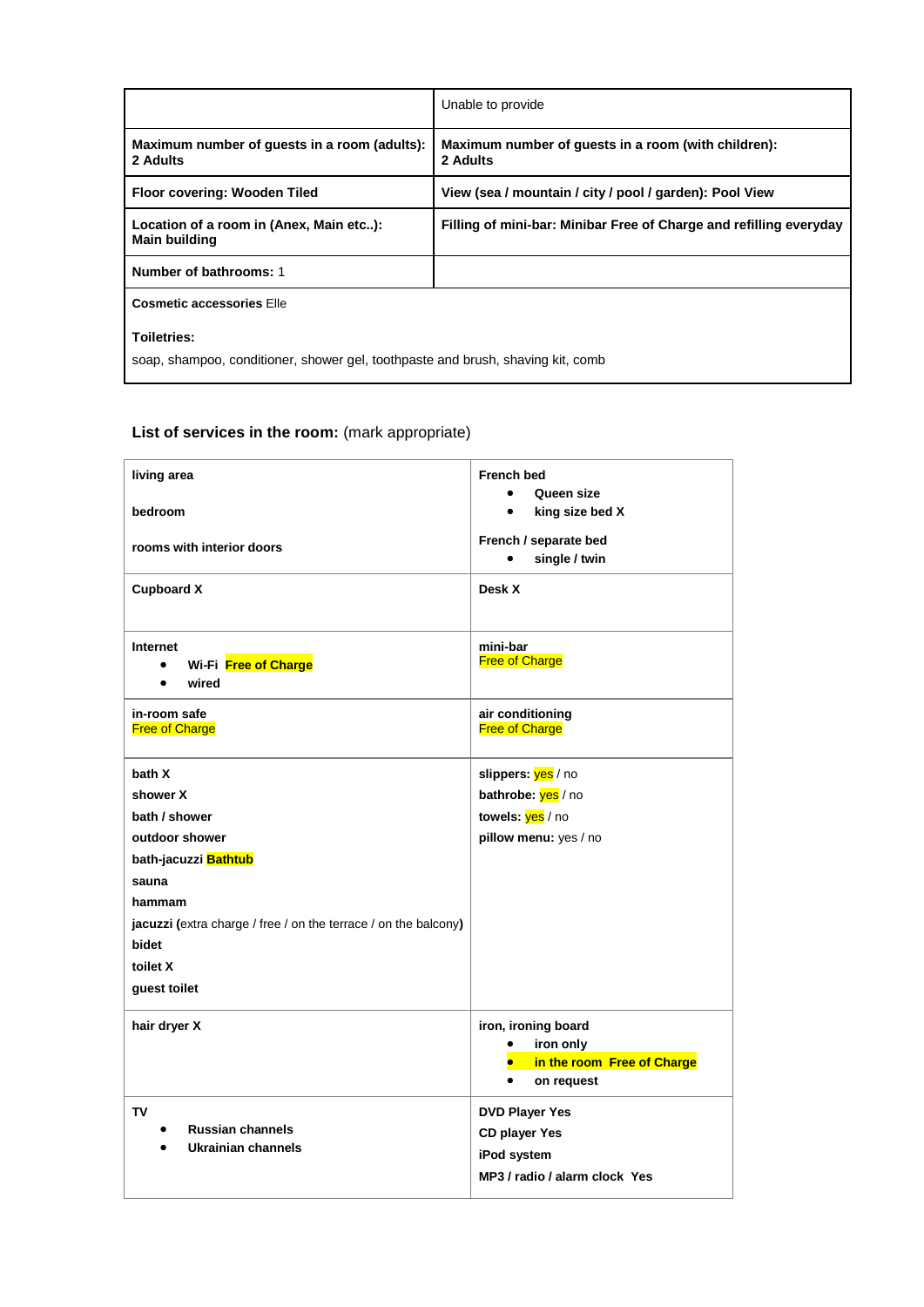|                                                                                                                                                                                                           | <b>Phone Yes</b><br><b>Dock station</b>                                               |
|-----------------------------------------------------------------------------------------------------------------------------------------------------------------------------------------------------------|---------------------------------------------------------------------------------------|
| kitchen / kitchen unit<br>refrigerator: extra charge / free<br>٠<br>cooker<br>microwave<br>dishwasher<br>toaster<br>kettle<br>set of dishes: extra charge / free<br>kitchen utensils: extra charge / free | set for coffee and tea<br>only kettle<br>$\bullet$<br>coffee machine Yes<br>$\bullet$ |
| balcony:<br>terrace / balcony<br>french balcony<br>terrace X                                                                                                                                              | heating                                                                               |
| massage room / table<br>gym                                                                                                                                                                               | individual swimming pool<br>with access to a common pool                              |

#### **Name of the room (each number separately): Pool Villa with Loft**

**Brief description of the room: The Pool Villa with Loft provides 81 sq. meters of exclusive space and features a private pool as well as a bathroom with a jacuzzi and a separate walk in shower. This villa, the premium place to relax in privacy and comfort, additionally features a 'day bed'. The living space incorporates a home theatre and DVD player.**

**Characteristics of the number:** (write / mark appropriate)

| Room size, square meters: 81 sq. m.                             | Number of rooms: 4 rooms                                                  |
|-----------------------------------------------------------------|---------------------------------------------------------------------------|
| Number of rooms in the hotel room:                              | Type of extra bed:<br>Sofa Bed                                            |
| Maximum number of guests in a room (adults):<br>3 Adults        | Maximum number of guests in a room (with children):<br>2 Adults + 1 Child |
| Floor covering: Wooden Tiled                                    | View (sea / mountain / city / pool / garden): Partial Sea View            |
| Location of a room in (Anex, Main etc):<br><b>Main building</b> | Filling of mini-bar: Minibar Free of Charge and refilling everyday        |
| Number of bathrooms: 1                                          |                                                                           |
| <b>Cosmetic accessories Elle</b>                                |                                                                           |
| Toiletries:                                                     |                                                                           |

soap, shampoo, conditioner, shower gel, toothpaste and brush, shaving kit, comb

| living area X             | <b>French bed</b>                               |
|---------------------------|-------------------------------------------------|
| bedroom X                 | Queen size<br>٠<br>king size bed X<br>$\bullet$ |
| rooms with interior doors | French / separate bed                           |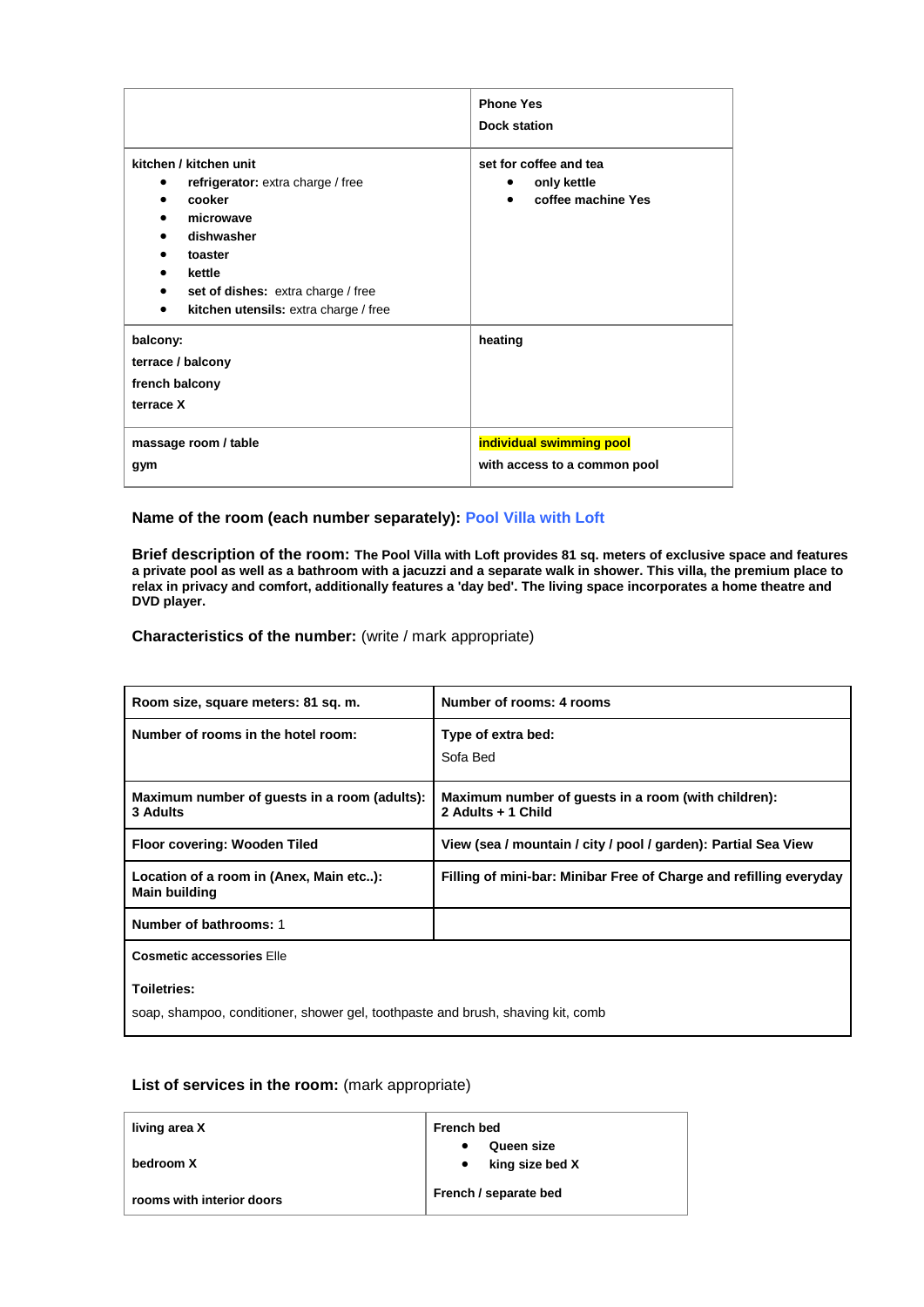|                                                                                                                                                                                                                                                                                                              | single / twin                                                                                                                            |
|--------------------------------------------------------------------------------------------------------------------------------------------------------------------------------------------------------------------------------------------------------------------------------------------------------------|------------------------------------------------------------------------------------------------------------------------------------------|
| <b>Cupboard X</b>                                                                                                                                                                                                                                                                                            | Desk X                                                                                                                                   |
| Internet<br>Wi-Fi Free of Charge<br>wired<br>٠                                                                                                                                                                                                                                                               | mini-bar<br><b>Free of Charge</b>                                                                                                        |
| in-room safe<br><b>Free of Charge</b>                                                                                                                                                                                                                                                                        | air conditioning<br><b>Free of Charge</b>                                                                                                |
| bath X<br>shower X<br>bath / shower                                                                                                                                                                                                                                                                          | slippers: yes / no<br>bathrobe: yes / no<br>towels: yes / no                                                                             |
| outdoor shower<br>bath-jacuzzi<br>sauna                                                                                                                                                                                                                                                                      | pillow menu: yes / no                                                                                                                    |
| hammam<br>jacuzzi Free<br>bidet<br>toilet X<br>guest toilet                                                                                                                                                                                                                                                  |                                                                                                                                          |
| hair dryer X                                                                                                                                                                                                                                                                                                 | iron, ironing board<br>iron only<br>in the room Free of Charge<br>on request<br>$\bullet$                                                |
| TV<br><b>Russian channels</b><br>Ukrainian channels                                                                                                                                                                                                                                                          | <b>DVD Player Yes</b><br><b>CD player Yes</b><br>iPod system<br>MP3 / radio / alarm clock Yes<br><b>Phone Yes</b><br><b>Dock station</b> |
| kitchen / kitchen unit<br>refrigerator: extra charge / free<br>$\bullet$<br>cooker<br>$\bullet$<br>microwave<br>$\bullet$<br>dishwasher<br>$\bullet$<br>toaster<br>$\bullet$<br>kettle<br>$\bullet$<br>set of dishes: extra charge / free<br>$\bullet$<br>kitchen utensils: extra charge / free<br>$\bullet$ | set for coffee and tea<br>only kettle<br>$\bullet$<br>coffee machine Yes<br>$\bullet$                                                    |
| balcony:<br>terrace / balcony<br>french balcony<br>terrace                                                                                                                                                                                                                                                   | heating                                                                                                                                  |
| massage room / table<br>gym                                                                                                                                                                                                                                                                                  | individual swimming pool<br>with access to a common pool                                                                                 |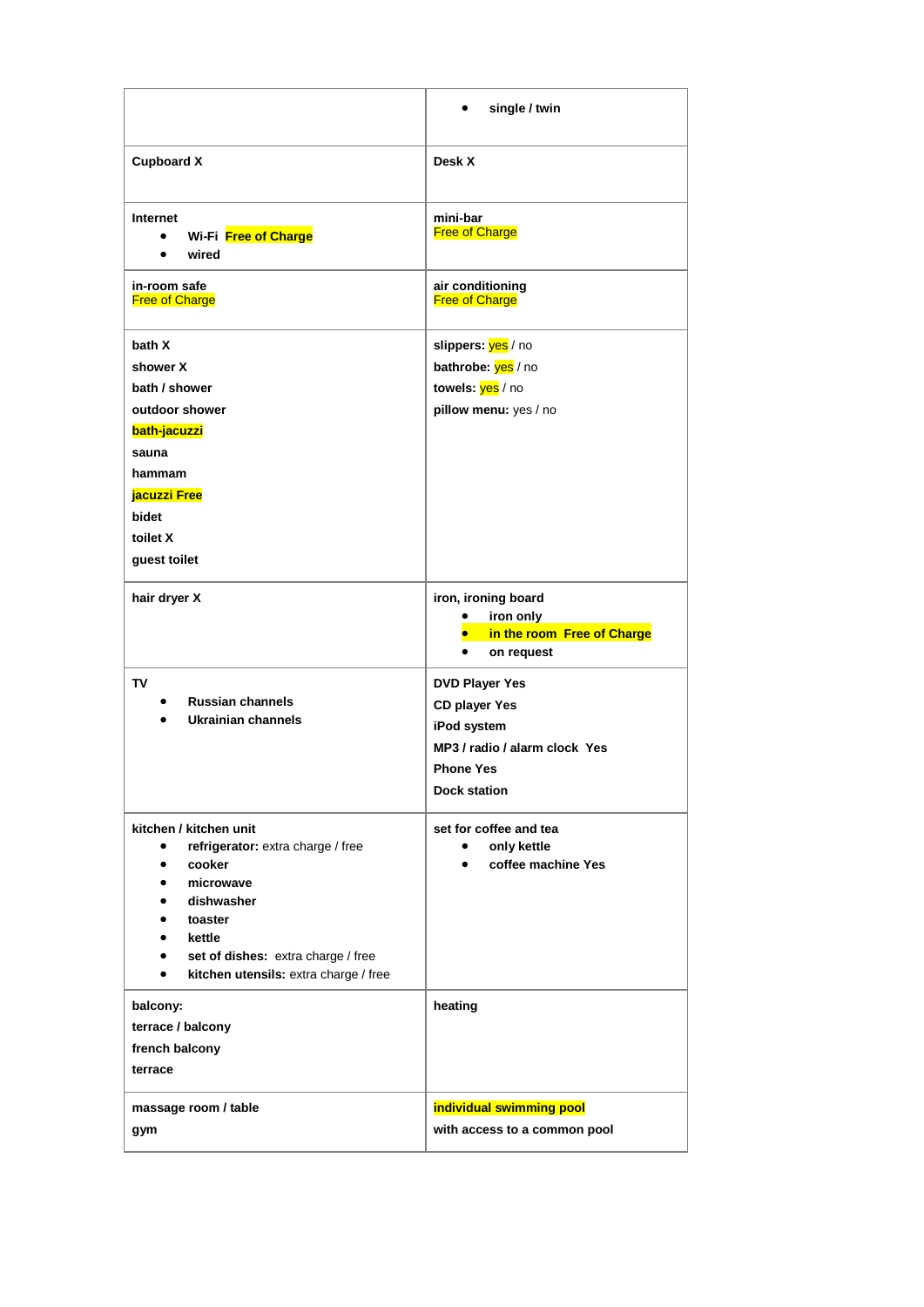### **Name of the room (each number separately): Beachfront Pool Villa**

**Brief description of the room: Just steps away to the beach from your private accommodation, the Beachfront Pool Villas provide a generous 87 sq. meters of living space, a private swimming pool on the beach and a separate furnished living room with a home theatre and DVD player.**

**Characteristics of the number:** (write / mark appropriate)

| Room size, square meters: 87 sq. m.                                                            | Number of rooms: 2 rooms                                                  |
|------------------------------------------------------------------------------------------------|---------------------------------------------------------------------------|
| Number of rooms in the hotel room:                                                             | Type of extra bed:<br>Sofa Bed                                            |
| Maximum number of guests in a room (adults):<br>3 Adults                                       | Maximum number of guests in a room (with children):<br>2 Adults + 1 Child |
| Floor covering: Wooden Tiled                                                                   | View (sea / mountain / city / pool / garden): Pool View                   |
| Location of a room in (Anex, Main etc):<br><b>Main building</b>                                | Filling of mini-bar: Minibar Free of Charge and refilling everyday        |
| Number of bathrooms: 1                                                                         |                                                                           |
| Cosmetic accessoriesElle                                                                       |                                                                           |
| Toiletries:<br>soap, shampoo, conditioner, shower gel, toothpaste and brush, shaving kit, comb |                                                                           |

| living area X                              | <b>French bed</b><br>Queen size        |
|--------------------------------------------|----------------------------------------|
| bedroom                                    | king size bed X                        |
| rooms with interior doors                  | French / separate bed<br>single / twin |
| <b>Cupboard X</b>                          | Desk X                                 |
|                                            |                                        |
| Internet                                   | mini-bar                               |
| Wi-Fi Free of Charge<br>wired<br>$\bullet$ | <b>Free of Charge</b>                  |
|                                            |                                        |
| in-room safe                               | air conditioning                       |
| <b>Free of Charge</b>                      | <b>Free of Charge</b>                  |
| bath X                                     | slippers: yes / no                     |
| shower X                                   | bathrobe: yes / no                     |
| bath / shower                              | towels: yes / no                       |
| outdoor shower                             | pillow menu: yes / no                  |
| bath-jacuzzi                               |                                        |
| sauna                                      |                                        |
| hammam                                     |                                        |
| jacuzzi Free                               |                                        |
| bidet                                      |                                        |
| toilet X                                   |                                        |
| guest toilet                               |                                        |
|                                            |                                        |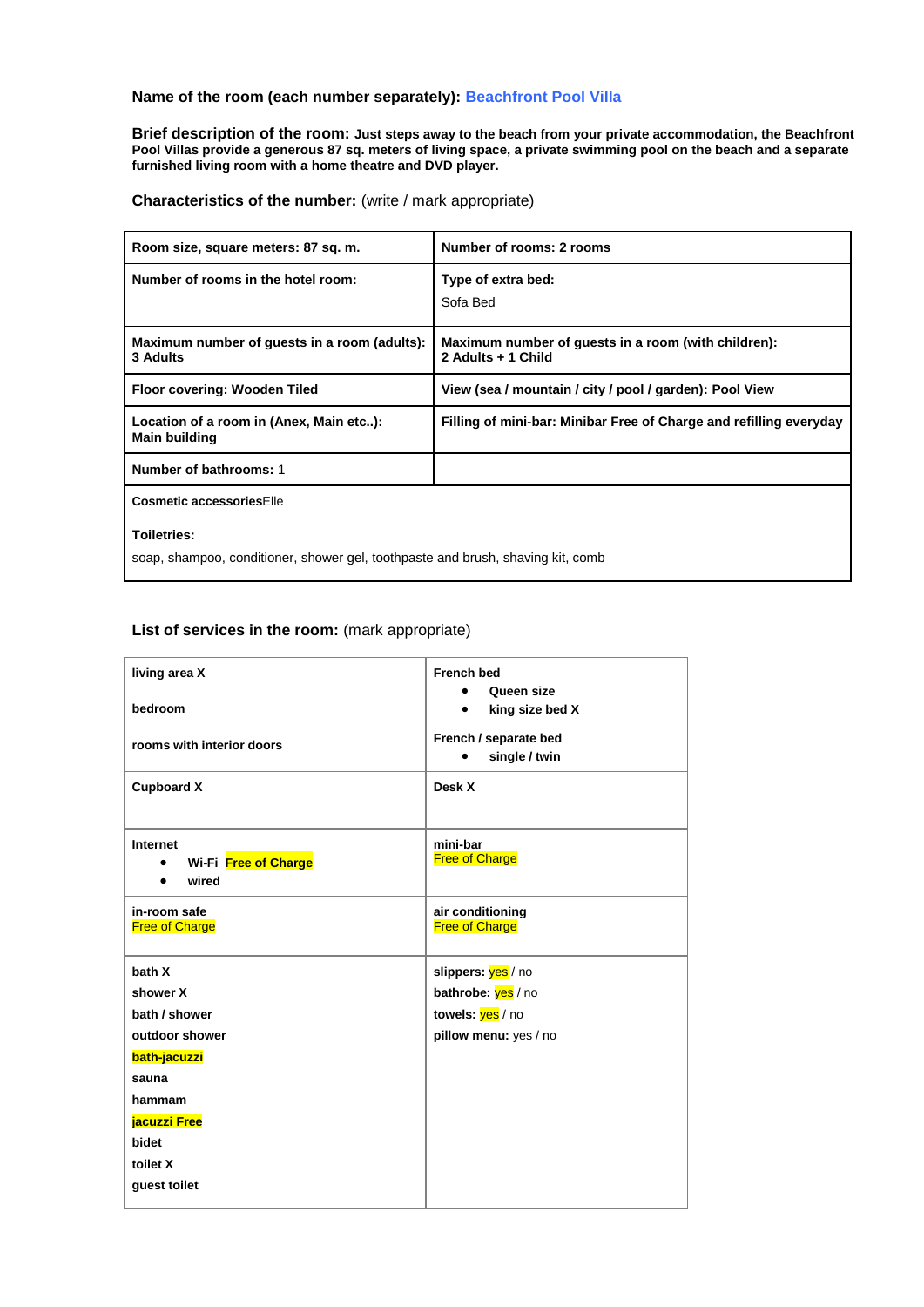| hair dryer X<br>TV                                                                                                                                                                                                | iron, ironing board<br>iron only<br>in the room Free of Charge<br>on request<br>٠<br><b>DVD Player Yes</b>      |
|-------------------------------------------------------------------------------------------------------------------------------------------------------------------------------------------------------------------|-----------------------------------------------------------------------------------------------------------------|
| <b>Russian channels</b><br><b>Ukrainian channels</b>                                                                                                                                                              | <b>CD player Yes</b><br>iPod system<br>MP3 / radio / alarm clock Yes<br><b>Phone Yes</b><br><b>Dock station</b> |
| kitchen / kitchen unit<br>refrigerator: extra charge / free<br>cooker<br>microwave<br>dishwasher<br>toaster<br>kettle<br>set of dishes: extra charge / free<br>kitchen utensils: extra charge / free<br>$\bullet$ | set for coffee and tea<br>only kettle<br>coffee machine Yes                                                     |
| balcony:<br>terrace / balcony<br>french balcony<br>terrace X                                                                                                                                                      | heating                                                                                                         |
| massage room / table<br>gym                                                                                                                                                                                       | individual swimming pool<br>with access to a common pool                                                        |

#### **Name of the room (each number separately): Beachfront Grand Pool Villa**

**Brief description of the room: The one bedroom villa is ideal for your honeymoon or a romantic getaway. It provides a massive 169 square meters of space, a private sundeck and a dining area with a panoramic view of Patong Bay. The one bed villa is ideal for friends traveling together or for families. It provides 159 sq. meters of living space and a generous dining area adjacent to the swimming pool. The bathroom has a separate walk in shower and bathtub, complete with full amenities.**

**Characteristics of the number:** (write / mark appropriate)

| Room size, square meters: 169 sq. m.                            | Number of rooms: 2 rooms                                                  |
|-----------------------------------------------------------------|---------------------------------------------------------------------------|
| Number of rooms in the hotel room:                              | Type of extra bed:<br>Sofa Bed                                            |
| Maximum number of guests in a room (adults):<br>3 Adults        | Maximum number of quests in a room (with children):<br>2 Adults + 1 Child |
| Floor covering: Wooden Tiled                                    | View (sea / mountain / city / pool / garden): Pool View                   |
| Location of a room in (Anex, Main etc):<br><b>Main building</b> | Filling of mini-bar: Minibar Free of Charge and refilling everyday        |
| Number of bathrooms: 1                                          |                                                                           |
|                                                                 |                                                                           |

**Cosmetic accessories** Elle

**Toiletries:**

soap, shampoo, conditioner, shower gel, toothpaste and brush, shaving kit, comb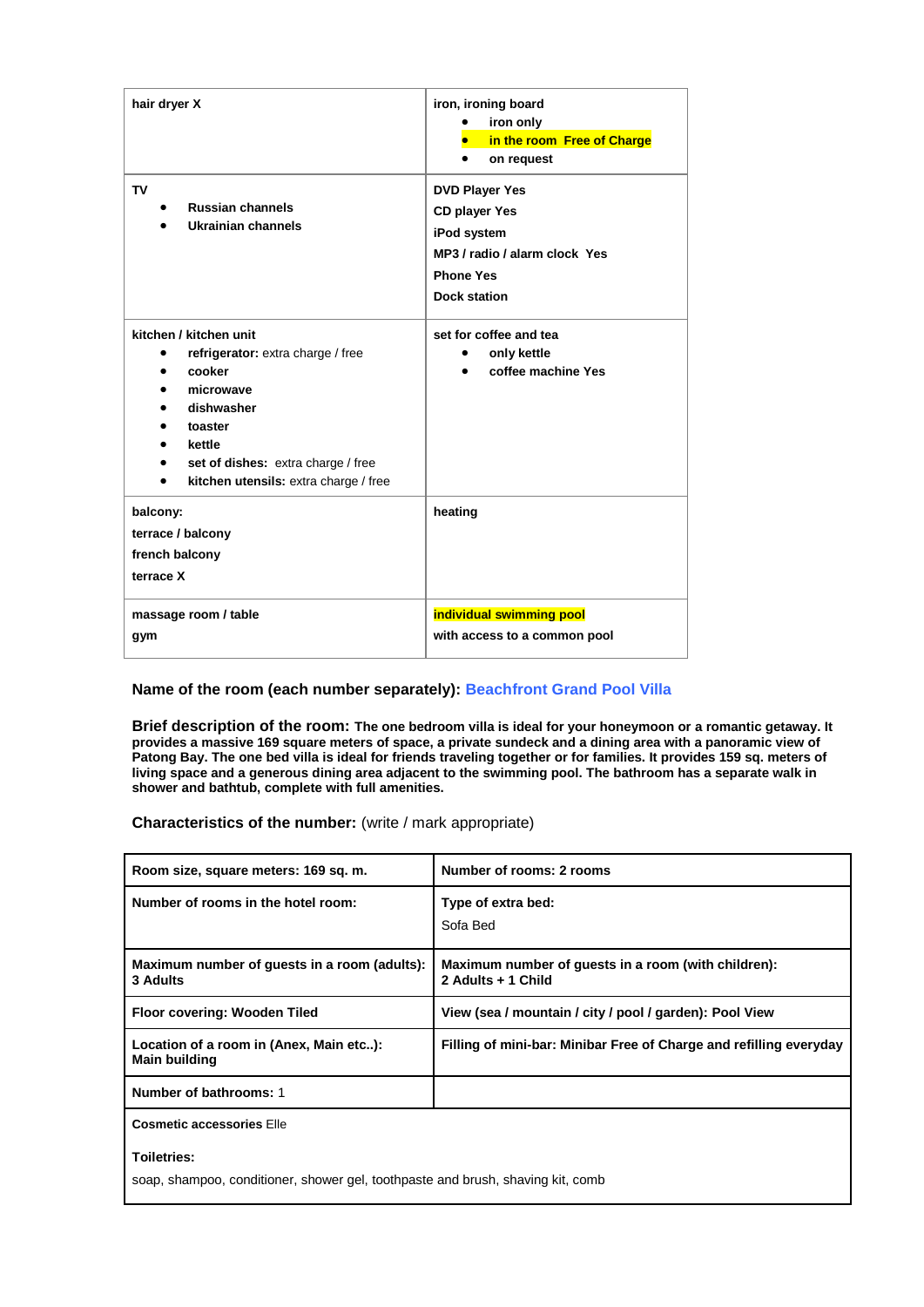| living area X                                                                                                                                                                                                                       | <b>French bed</b><br>Queen size                                                                                                          |
|-------------------------------------------------------------------------------------------------------------------------------------------------------------------------------------------------------------------------------------|------------------------------------------------------------------------------------------------------------------------------------------|
| bedroom X                                                                                                                                                                                                                           | king size bed X                                                                                                                          |
| rooms with interior doors                                                                                                                                                                                                           | French / separate bed<br>single / twin                                                                                                   |
| <b>Cupboard X</b>                                                                                                                                                                                                                   | Desk X                                                                                                                                   |
| Internet<br>Wi-Fi Free of Charge<br>$\bullet$<br>wired<br>$\bullet$                                                                                                                                                                 | mini-bar<br><b>Free of Charge</b>                                                                                                        |
| in-room safe<br><b>Free of Charge</b>                                                                                                                                                                                               | air conditioning<br><b>Free of Charge</b>                                                                                                |
| bath X<br>shower X<br>bath / shower<br>outdoor shower<br>bath-jacuzzi<br>sauna<br>hammam<br>jacuzzi Free<br>bidet<br>toilet X<br>guest toilet                                                                                       | slippers: yes / no<br>bathrobe: yes / no<br>towels: yes / no<br>pillow menu: yes / no                                                    |
| hair dryer X                                                                                                                                                                                                                        | iron, ironing board<br>iron only<br>$\bullet$<br>in the room Free of Charge<br>$\bullet$<br>$\bullet$<br>on request                      |
| <b>TV</b><br><b>Russian channels</b><br>Ukrainian channels                                                                                                                                                                          | <b>DVD Player Yes</b><br><b>CD player Yes</b><br>iPod system<br>MP3 / radio / alarm clock Yes<br><b>Phone Yes</b><br><b>Dock station</b> |
| kitchen / kitchen unit<br>refrigerator: extra charge / free<br>$\bullet$<br>cooker<br>$\bullet$<br>microwave<br>dishwasher<br>toaster<br>kettle<br>set of dishes: extra charge / free<br>kitchen utensils: extra charge / free<br>٠ | set for coffee and tea<br>only kettle<br>coffee machine Yes                                                                              |
| balcony:<br>terrace / balcony<br>french balcony                                                                                                                                                                                     | heating                                                                                                                                  |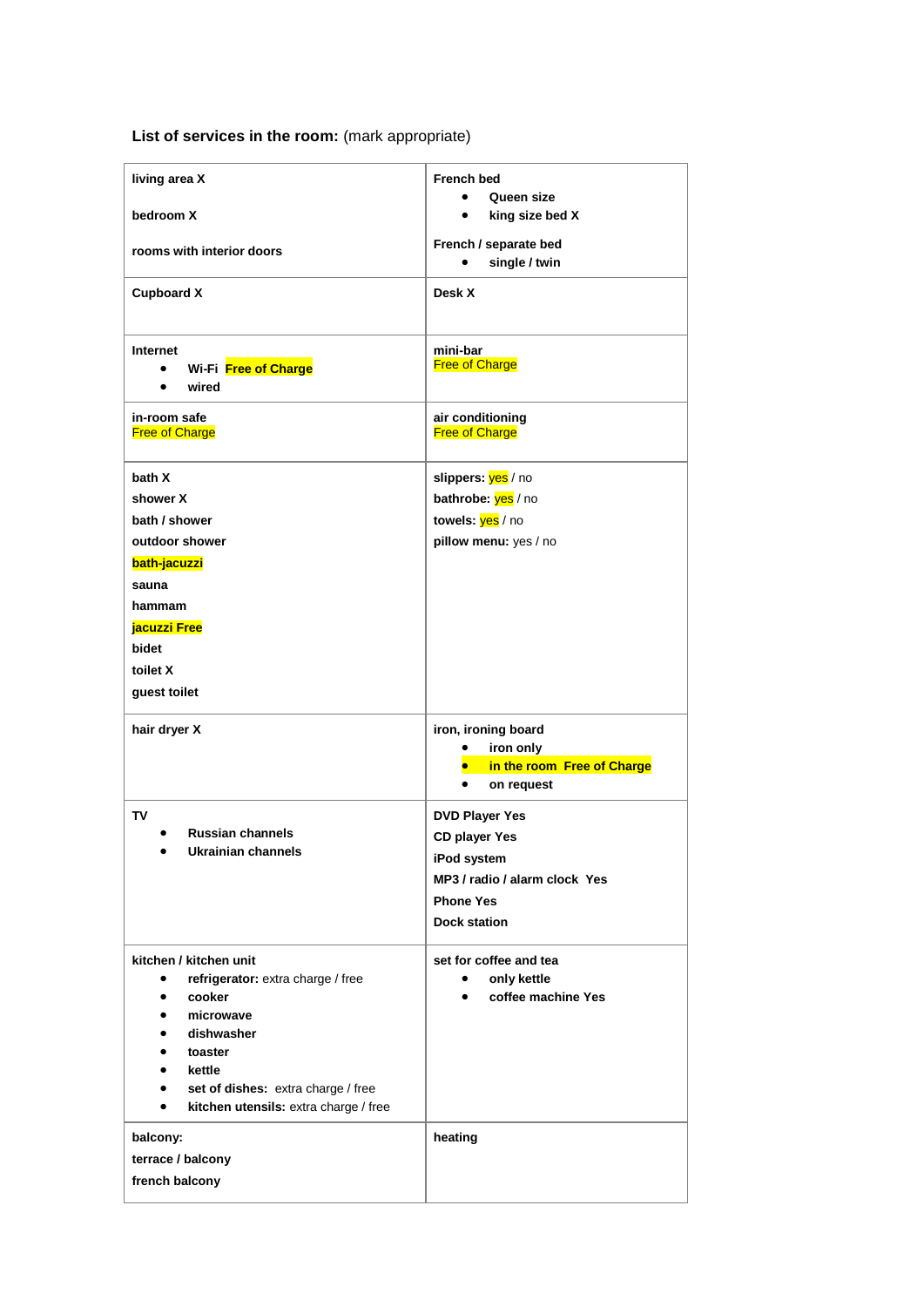| terrace              |                              |
|----------------------|------------------------------|
| massage room / table | individual swimming pool     |
| gym                  | with access to a common pool |

# **SERVICES**

## **BEACH:** (mark all that apply)

| type of the beach Municipal                                                                                              | length of the beach (m)<br>width of the beach (m)                               |
|--------------------------------------------------------------------------------------------------------------------------|---------------------------------------------------------------------------------|
| entrance to the sea Sand                                                                                                 | type of beach area Sandy                                                        |
| deck chairs Free<br>mattresses Free<br>beach towels Free<br>umbrellas (free / deposit / extra charge)<br>awning / canopy | <b>pontoon:</b> length of pontoon, m<br>pier: length of pier, m                 |
| bus to the beach<br>No as hotel is located on the beach                                                                  | bus to the beach, schedule<br>times per day / daily / according to the schedule |
| beach arbores / marquees / pavilions (free / extra charge)                                                               | flooring                                                                        |
| bar on the beach (free / charge)                                                                                         | availability of ramps                                                           |
| changing cabins<br>rescuer Yes<br>security on the beach Yes                                                              | shower on the beach<br>WC on the beach                                          |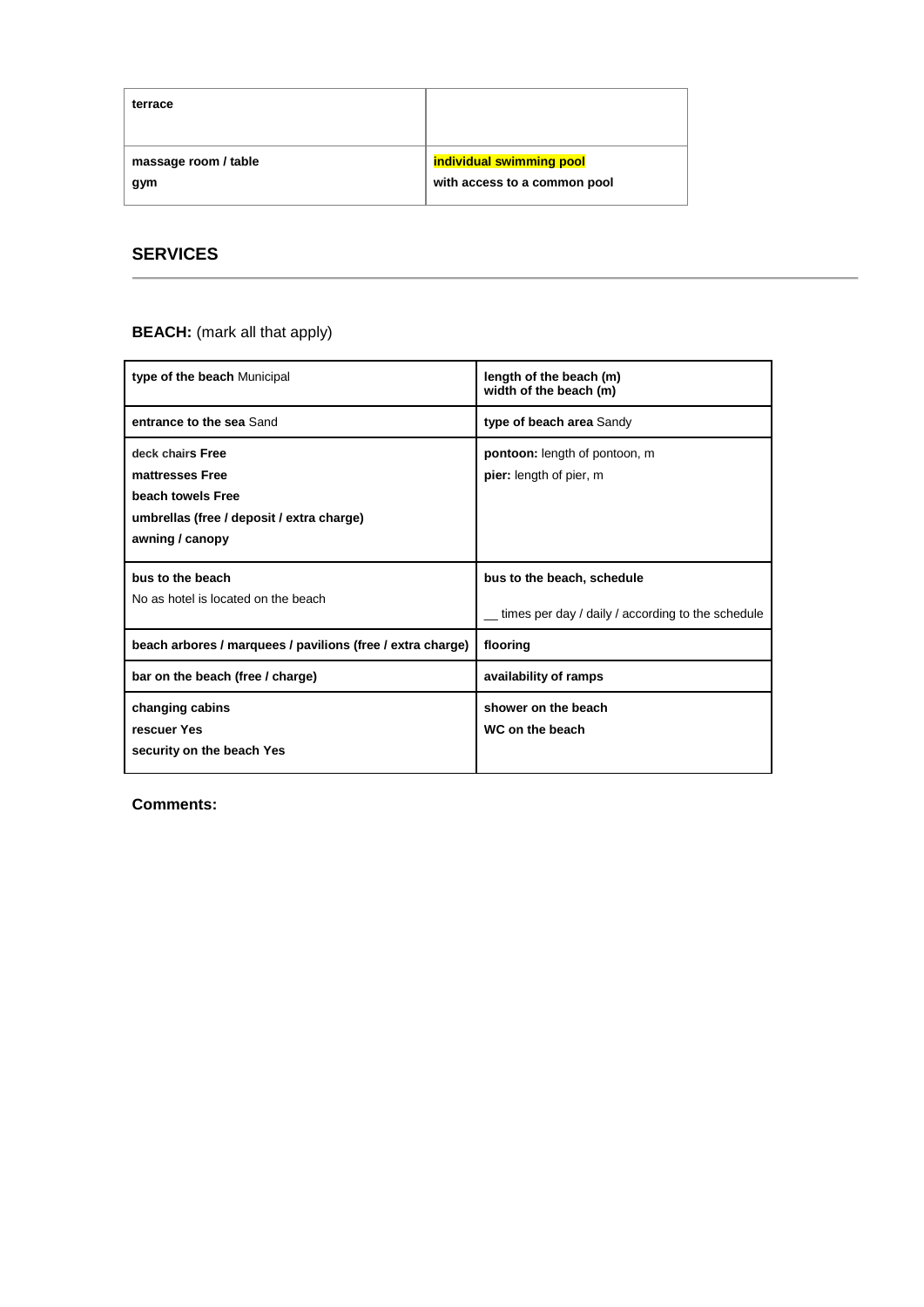# **SWIMMING POOL:** (mark all that apply)

| Total number of pools 2                                                                                     | Children's pool No                                                                            |
|-------------------------------------------------------------------------------------------------------------|-----------------------------------------------------------------------------------------------|
|                                                                                                             | Children's section in the pool                                                                |
| <b>Indoor pool</b> (extra charge / free)<br><b>Indoor Heated Pool</b> (heated / unheated / climate control) | Outdoor pool Free<br>Outdoor heated pool (heated / unheated / climate control)                |
| Pool with sea water No                                                                                      | <b>Thermal pool No</b>                                                                        |
| <b>Waterslides No</b><br><b>Waterslides for adults</b>                                                      | Jacuzzi in the open air No                                                                    |
| availability of ramps                                                                                       | deck chairs Free<br>mattresses Free<br>beach towels Free<br>umbrellas Free<br>awning / canopy |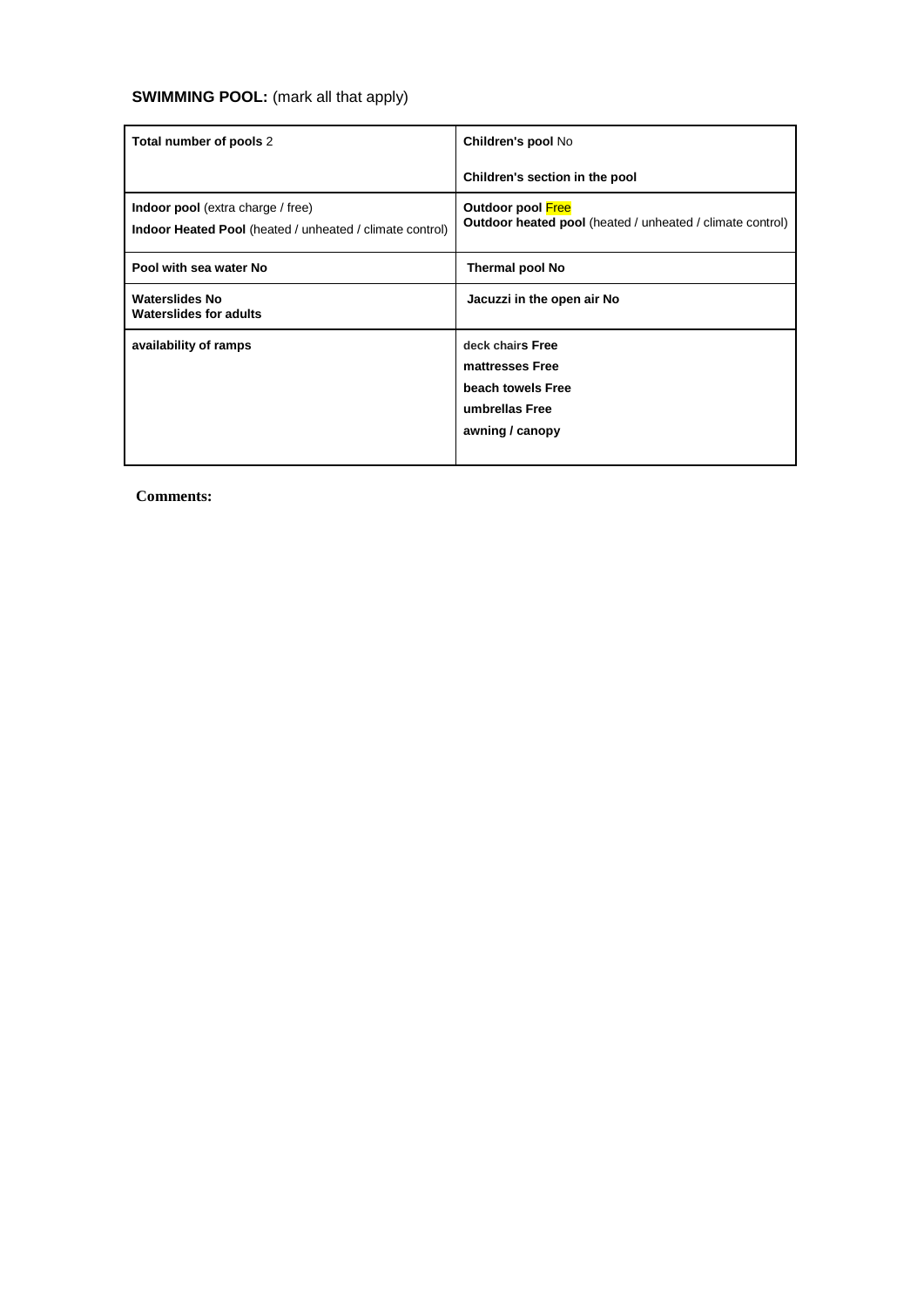# **ENTERTAINMENT AND SPORTS:** No

| <b>Animation</b><br>active<br>$\bullet$<br>soft<br>$\bullet$<br><b>Evening programs / Shows</b><br>Daytime sports and entertainment programs | <b>Bocce</b><br><b>Gymnastics</b><br>Darts<br>Yoga<br>Aqua aerobics<br><b>Aerobics</b><br>Karaoke<br>Archery<br>Live music | Disco (charge / free)<br><b>Opening Hours:</b> |
|----------------------------------------------------------------------------------------------------------------------------------------------|----------------------------------------------------------------------------------------------------------------------------|------------------------------------------------|
| <b>Water sports</b>                                                                                                                          | <b>Baseball Field</b>                                                                                                      | <b>Badminton</b>                               |
| <b>Diving centre</b><br>$\bullet$<br><b>Wake boarding</b><br>$\bullet$                                                                       | <b>Basketball court</b>                                                                                                    | <b>Billiards</b>                               |
| <b>Water skiing</b><br>$\bullet$<br>Windsurfing<br>$\bullet$                                                                                 | Volleyball court in the hotel                                                                                              | <b>Bowling</b>                                 |
| <b>Water bike</b><br>$\bullet$<br><b>Banana</b><br>$\bullet$<br>Water polo<br>$\bullet$                                                      | Volleyball court on the beach                                                                                              | <b>Computer games</b>                          |
| Canoeing<br>$\bullet$<br>Catamaran<br>$\bullet$                                                                                              | Golf                                                                                                                       | <b>Board games</b>                             |
| Kitesurfing<br>$\bullet$<br><b>Sailing</b><br>$\bullet$<br><b>Surfing</b><br>$\bullet$<br><b>Snorkelling</b><br>$\bullet$                    | Mini golf                                                                                                                  | <b>Table soccer</b>                            |
|                                                                                                                                              | Mini football                                                                                                              | <b>Table tennis</b>                            |
|                                                                                                                                              | <b>Football field</b>                                                                                                      | <b>Chess</b>                                   |
|                                                                                                                                              | Squash                                                                                                                     |                                                |
|                                                                                                                                              | Gym                                                                                                                        |                                                |
|                                                                                                                                              | <b>Tennis court</b><br>• coverage<br>• free<br>• extra charge<br>· equipment rent<br>• lighting                            |                                                |
| Own ski school                                                                                                                               | Pinball                                                                                                                    | Parasailing                                    |
| <b>Bicycle rental</b><br>Ski rental<br><b>Skating</b>                                                                                        | Horseback riding<br><b>Hiking</b><br>Snowshoeing                                                                           | <b>Fishing</b>                                 |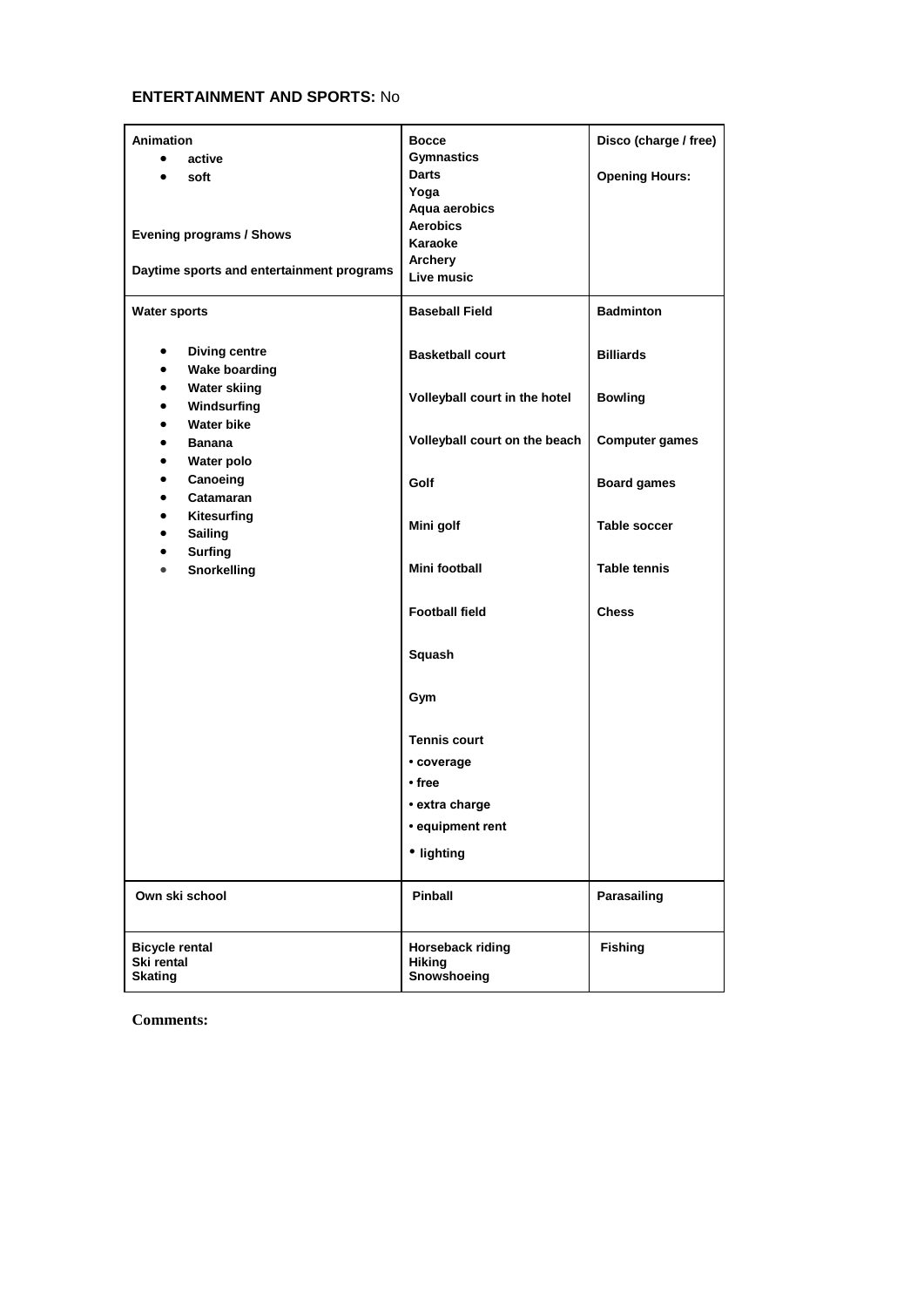| System of meals BB / HB / FB                                                                 |                                                                                                                                                                                            |
|----------------------------------------------------------------------------------------------|--------------------------------------------------------------------------------------------------------------------------------------------------------------------------------------------|
| main restaurant: The Current of the Sea<br>schedule of the main restaurant: 06.30 - Midnight | a la carte restaurant: Yes                                                                                                                                                                 |
| bars and cafes:<br>in the lobby<br>near the swimming pool Yes<br>beach<br>snack<br>etc       | gluten-free food: yes / no / on request<br>casein-free food: yes / no / on request<br><b>diet menu:</b> yes / no / on request<br>vegetarian menu: yes / no / on request<br>children's menu |
| Night soup / late dinner                                                                     | Presence of imported and alcoholic beverages                                                                                                                                               |
| <b>Juices / fresh</b> Free of charge during breakfast                                        | Packaged juices                                                                                                                                                                            |
| Room service 24 hours                                                                        | Lunch boxes Can provide as per guest request                                                                                                                                               |

#### **Comments:**

**We do have 2 restaurants at the resort:**

**- The Current of the Sea : Rows of tables seating along the edge of the open-air restaurant that offers a perfect spot to plot the busy lane of Taweewong or inside the cozy venue to dine. Cool yourself beside the pool while knocking back punchy, refreshing cocktail or wine. View from our menus listed with the finest and sumptuous cuisine from International to authentic Thai cook by our skilled Chef. Open daily from 6.30 am until 12 pm (midnight) and**

**- The Surface Restaurant and Bar : Enjoy the real beauty of Patong beach from the Surface a rooftop open air restaurant & bar. We serve a wide selection of cocktails, wines and slow grill dishes. Let soothing music to help you relax as you marvel at breathing sunset. Open daily from 5.30 pm until 12 pm (midnight)**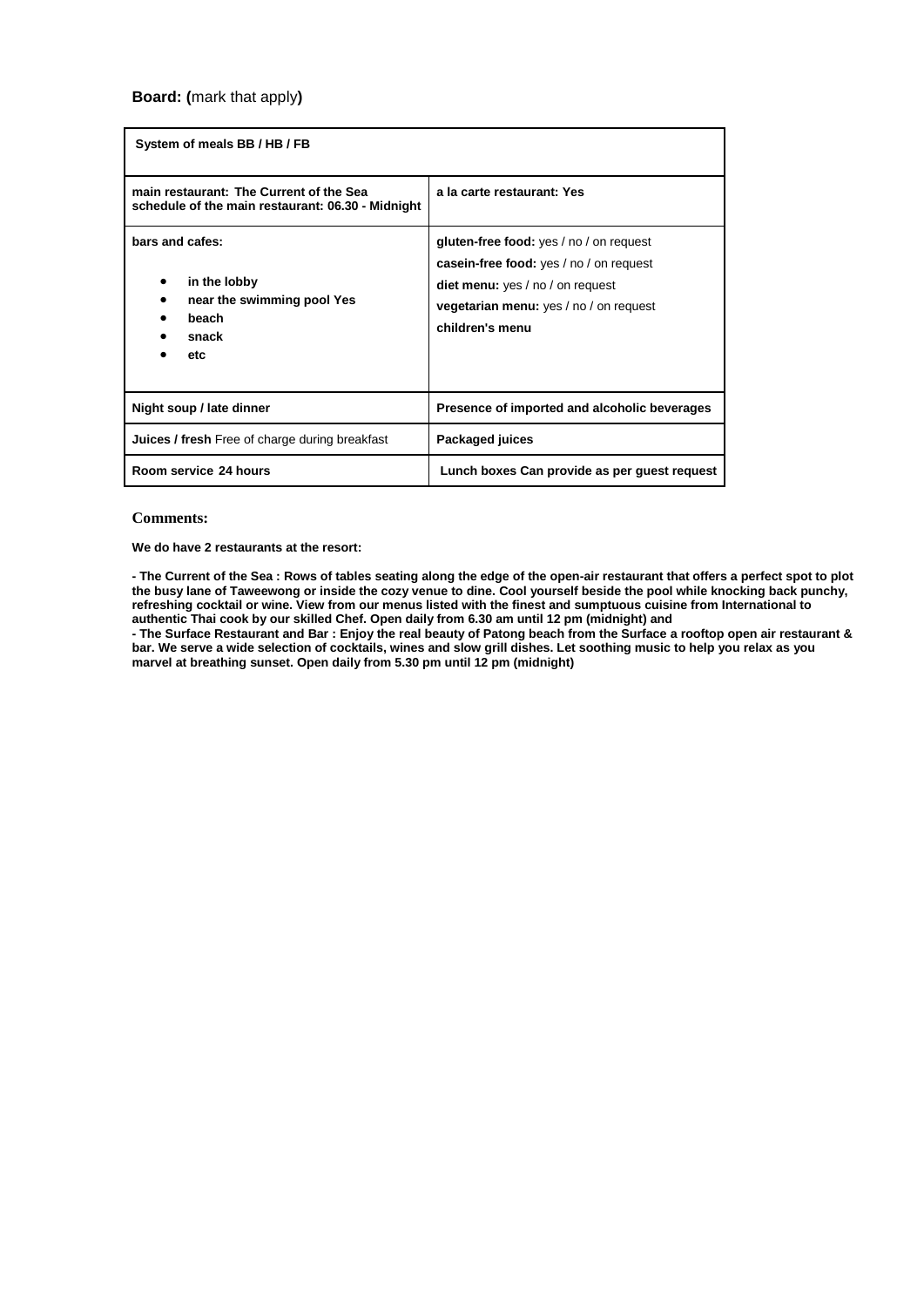# **SERVICES: (mark all that apply)**

| Wi-Fi Free                                          | Wi-Fi in the lobby Free                   | <b>TV-Room No</b>                   |
|-----------------------------------------------------|-------------------------------------------|-------------------------------------|
| <b>VIP-services No</b>                              | Internet café Free                        | Cinema No                           |
| <b>Pharmacy No</b>                                  | car rental No                             | wheelchair rental Free              |
| laptop rental Guest can use at our internet<br>cafe | banqueting hall Charge                    | <b>ATM Yes</b>                      |
| <b>Butler No</b>                                    | <b>Library Yes</b>                        | business centre Yes                 |
| bridge-salon No                                     | wine cellar Yes                           | reception working hours 24 hours    |
| taxi call Yes                                       | Garage No                                 | doctor Extra Charge                 |
| luggage room Yes                                    | room for storing skis No                  | drying room for ski equipment<br>No |
| <b>Concierge Yes</b>                                | conference hall Extra Charge              | 24-hour security service Yes        |
| <b>Elevator No</b>                                  | Shops Yes, only selling hotel<br>souvenir | currency exchange                   |
| payment by credit cards Yes                         | <b>Security Yes</b>                       | hairdressing salon No               |
| parking place Free, limited space                   | press                                     | unguarded parking No                |
| laundry Extra Charge                                | ticket selling No                         | russian-speaking staff No           |
| safe Free                                           | safe at the reception Free                | sporting goods store No             |
| gift shop Yes                                       | transport at the hotel Yes                | transport to the ski lift No        |
| wake-up service Yes                                 | ironing service Yes                       | porter services No                  |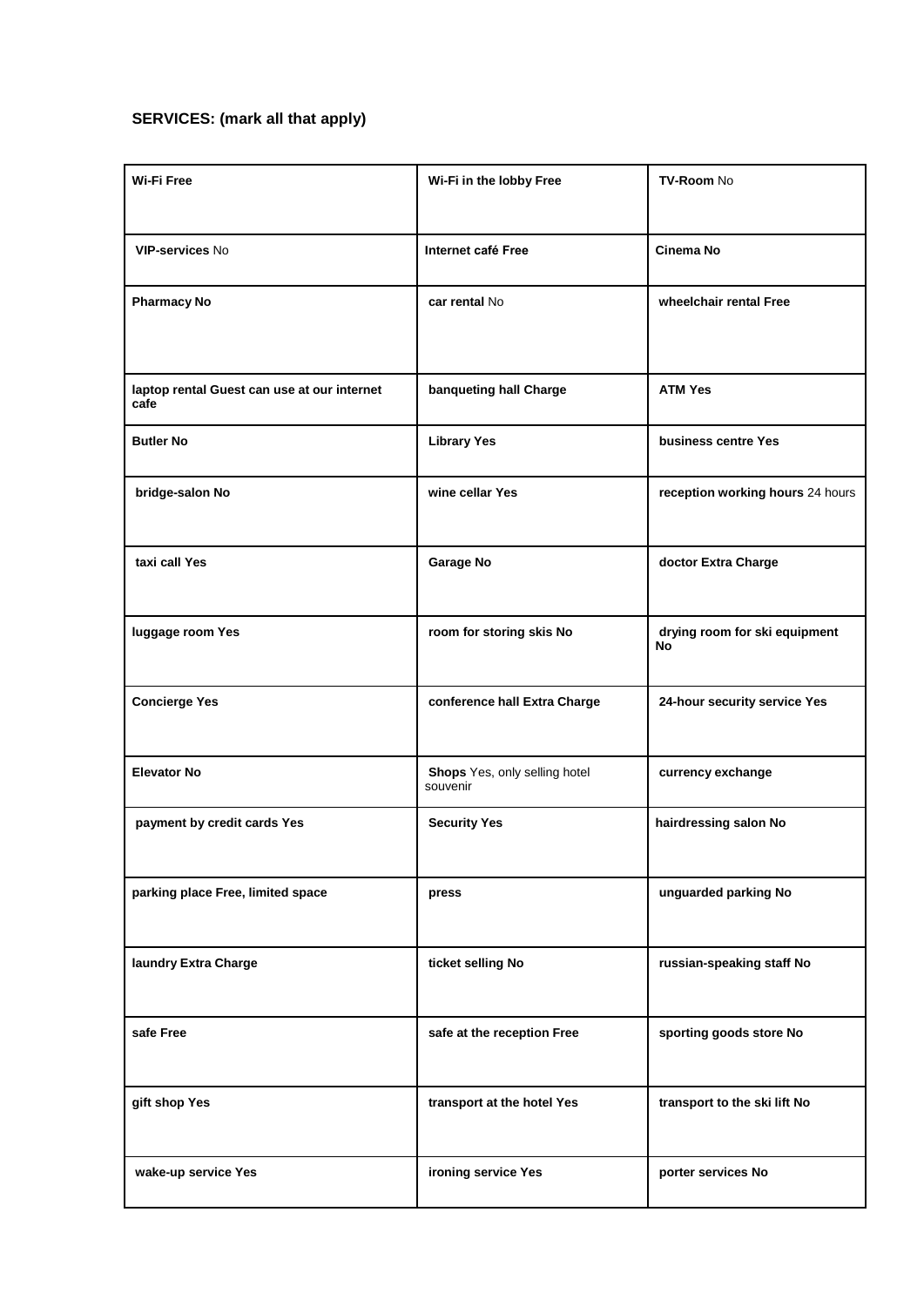| dry cleaning Extra Charge  | <b>Chess No</b>        | <b>Shoeshine No</b>     |
|----------------------------|------------------------|-------------------------|
| fax / copier / printer Yes | excursion programs Yes | dance hall Extra Charge |

**Comments:**

# **CHILDREN:** (mark all that apply)

| children's club (description of the programs, opening hours) | mini-disco                                 |
|--------------------------------------------------------------|--------------------------------------------|
| nursery                                                      |                                            |
| animation                                                    |                                            |
| animation language                                           |                                            |
| antibacterial floor covering                                 |                                            |
| video monitoring                                             |                                            |
| swimming pool                                                | water slides / water park                  |
| number<br>under the awning / outdoor                         | heated pool in the water park              |
| section in general<br>٠                                      |                                            |
| heating / climate control<br>٠                               |                                            |
| playground                                                   | mini-zoo                                   |
| game room                                                    | mini-theatre                               |
| game console                                                 |                                            |
| highchairs in the restaurant Yes                             | children's beds Free for Child below 2 yrs |
| blender                                                      | children's slippers                        |
| microwave                                                    | children's bathrobes                       |
| bottle warmer                                                |                                            |
| bottle sterilizer                                            |                                            |
| children's menu Yes                                          | rent of baby carriages                     |
| ice cream Yes                                                | rent of baby piss-pots                     |
| canned food for babies                                       | babysitter Extra Charge                    |